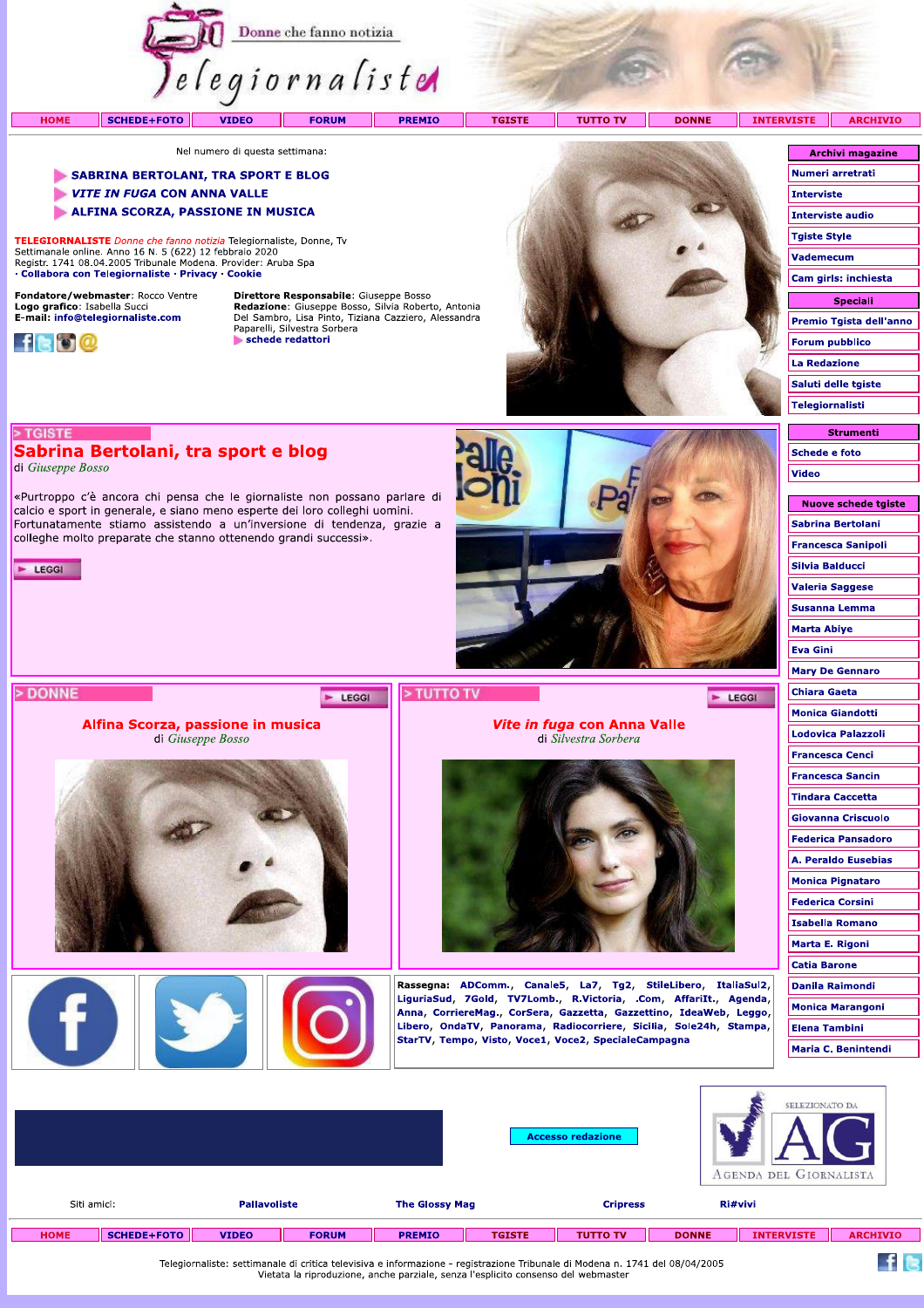

# Tgiste Approfondimenti e notizie sul mondo delle telegiornaliste

## Sabrina Bertolani, tra sport e blog

di Giuseppe Bosso

Incontriamo Sabrina Bertolani, opinionista di Palle e Palloni in onda su Telereggio.

## Come ha vissuto Reggio Emilia la scomparsa di Kobe Bryant, legatissimo alla città?

«Incredulità, tristezza e sconforto sono stati i sentimenti degli ultimi giorni in città. Bryant conosceva molto bene Reggio Emilia, dove aveva vissuto per alcuni anni, tanto che parlava anche il nostro dialetto. Nel 2016 ha voluto fortemente fare tappa qui, durante il tour di uno sponsor, per salutare gli amici».

## Come nasce e come si è sviluppato Sabadvance, il suo blog?

«Nasce a novembre 2018, prima su Facebook, in seguito su Instagram. Avevo voglia di qualcosa di nuovo, che mi facesse impegnare piacevolmente, creato da me. Nelle mie pagine si parla di curiosità, consigli, sport, moda, tempo libero e soprattutto cucina. Ho dato la possibilità ad amici della pagina di pubblicare loro creazioni in cucina, con ricette, foto e il loro nome. Questo sembra piacere molto sia a chi pubblica, sia a chi legge».

## Il Sassuolo calcio, che lei segue, è un piccolo miracolo per la sua resistenza da anni. Quali crede siano i segreti del successo neroverde?

«Il Sassuolo calcio nasce in piccola realtà di circa 40000 abitanti. Grazie alla famiglia Squinzi riesce a fare il grande salto nel 2013, quando la squadra disputa il primo campionato di serie A. Molti, pensavano fosse una meteora; negli anni, invece si è dimostrata una buona squadra riuscendo a salvarsi tutti gli anni e raggiungendo anche l'Uefa; è un'ottima società, ben gestita e ben amministrata e non dimentichiamo che ha uno stadio di proprietà (quello di Reggio Emilia dove gioca le partite casalinghe) omologato Uefa».



 $\mathbf{f}$  is

## La scomparsa del presidente Squinzi a distanza di mesi come è stata

vissuta dalla società e dal territorio? «La scomparsa del patron prima e della moglie, molto attiva e presente nella società calcistica, poi, sono stati un brutto colpo per tutto l'ambiente. I figli hanno garantito che il loro impegno continuerà e questo, al momento, ha tranquillizzato gli sportivi».

## Ormai donna e giornalista sportiva è un binomio consolidato. Per lei è stato difficoltoso inserirsi in un ambiente comunque ancora tendenzialmente maschile?

«Abbastanza. Purtroppo c'è ancora chi pensa che le giornaliste non possano parlare di calcio e sport in generale, e siano meno esperte dei loro colleghi uomini. Fortunatamente stiamo assistendo a un'inversione di tendenza, grazie a colleghe molto preparate che stanno ottenendo grandi successi».

## Da addetta ai lavori quale crede sia la ricetta per superare tristi fenomeni come il razzismo negli stadi e manifestazioni di odio a mezzo social come quelle di cui è stato vittima Mihajlovic?

«Purtroppo stiamo assistendo a un'esplosione di odio e aggressività che si manifesta anche negli stadi o sui social; è grave e bisogna prendere provvedimenti immediati per evitare che questo diventi, con il tempo, ingestibile e possa portare a episodi violenti. Per quanto riguarda lo stadio dovrebbero essere le forze dell'ordine e le società a cercare i rimedi giusti. Sui social ci vorrebbe maggior controllo da chi gestisce i network».

## Si può conciliare vita professionale e privata?

«A volte è difficile. Ci vuole molta forza di volontà, tenacia, pazienza e soprattutto, organizzazione».

## Sogno nel cassetto?

«Presentare qualche evento importante e poter arrivare a qualche trasmissione sportiva nazionale. Chiedo troppo?».

versione stampabile | interviste alle telegiornaliste

| <b>HOME</b> | SCHEDE+FOTO | <b>VIDEO</b> | <b>FORUM</b> | <b>PREMIO</b> | <b>TGISTE</b> | <b>TUTTO TV</b> | <b>DONNE</b> | <b>ERVISTI</b><br><b>INT</b> | <b>ARCHIVIO</b> |
|-------------|-------------|--------------|--------------|---------------|---------------|-----------------|--------------|------------------------------|-----------------|
|             |             |              |              |               |               |                 |              |                              |                 |

Telegiornaliste: settimanale di critica televisiva e informazione - registrazione Tribunale di Modena n. 1741 del 08/04/2005<br>Vietata la riproduzione, anche parziale, senza l'esplicito consenso del webmaster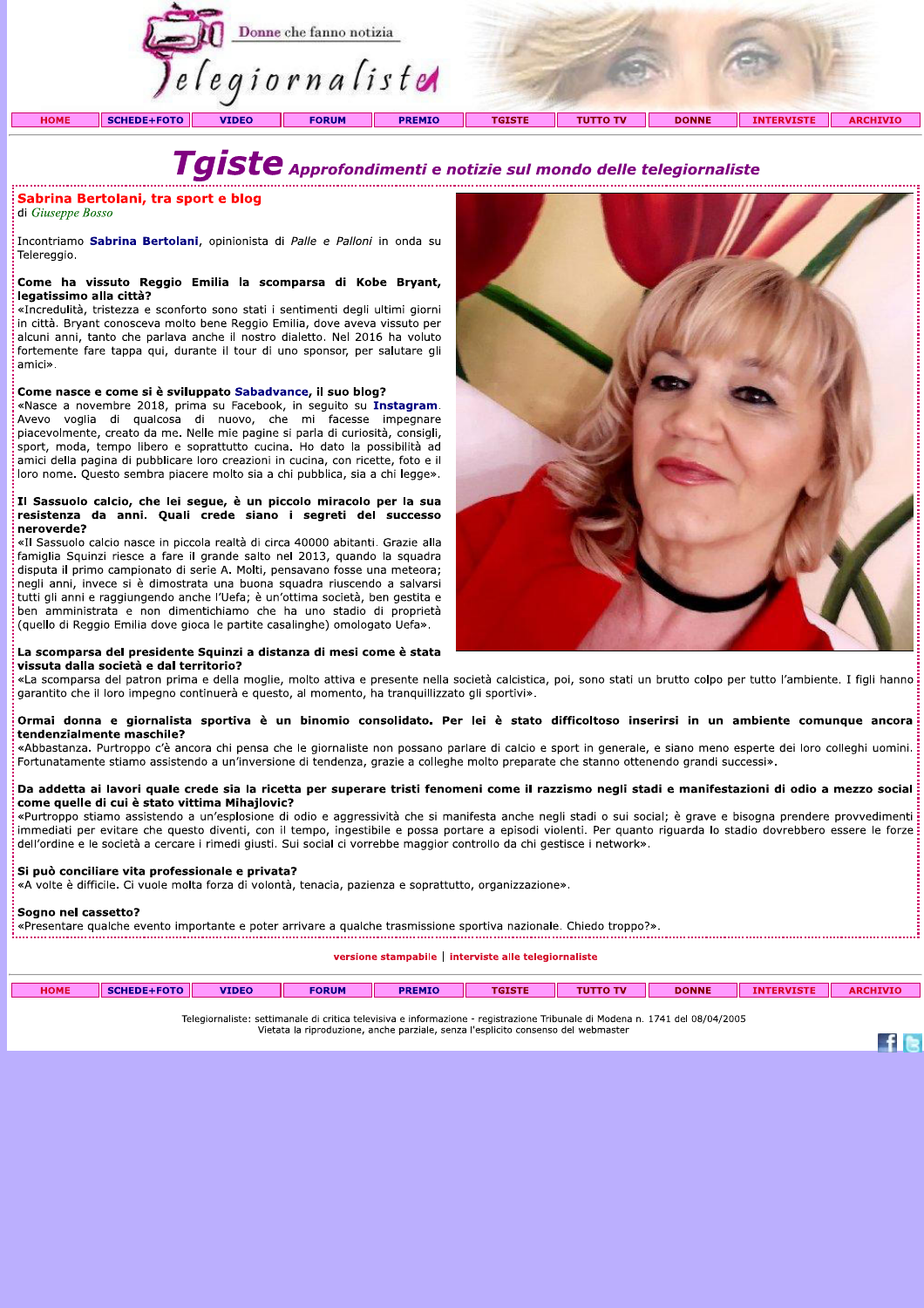

## Tutto TV Ieri, oggi e domani

: *Vite in fuga* con Anna Valle di Silvestra Sorbera

.<br>Al via **domenica 23 febbraio** la nuova serie Rai dal titolo Vite in fuga.

.<br>Dopo la miniserie *Come una madre* con Vanessa Incontrada e Giuseppe Zeno, Rai 1 propone un nuovo prodotto targato Luca Ribuoni, che terrà il pubblico incollato allo schermo.

Vite in fuga, con protagonisti Anna Valle, Claudio Gioè e Pierpaolo Spollon, è la storia di una famiglia che dopo uno scandalo lavorativo è costretta e fuggire, cambiare nome e identità. Le vite dei protagonisti sono messe a dura prova mentre cercano il loro riscatto.

Nel cast spiccano di certo il nome e il volto di Anna Valle, protagonista di molte serie di successo come Questo nostro amore con Neri Marcorè, Dario Aita e Aurora Ruffino; prima di essere una grande attrice, ha<br>conosciuto il successo grazie a Miss Italia che l'ha vista sul podio nel 1995.

Prima di partecipare alla manifestazione di bellezza la Valle lavorava nel negozio di biancheria intima gestito dalla madre a Lentini, in Sicilia, dove ha studiato e dove ha.

mosso i primi passi come attrice al teatro greco per poi passare al piccolo e grande schermo.

Tra i suoi successi spiccano senz'altro la troviamo **Commesse** e poi la principessa triste Soraya nell'omonima fiction. Di recente è stata protagonista di Sorelle e La compagnia del cigno, serie del 2019 dove ha recitato al fianco di Alessio Boni.



versione stampabile | interviste a personaggi | interviste a telegiornalisti

| <b>HOME</b> | CDE LEOTE | <b>VIDEO</b> | <b>FORUM</b> | <b>PREMIO</b> | <b>TGISTE</b> | <b>TV</b> | <b>DONNE</b> | <b>EDUTCTF</b><br><b>A17</b> | HIVIO<br><b>ADOM</b> |
|-------------|-----------|--------------|--------------|---------------|---------------|-----------|--------------|------------------------------|----------------------|
|             |           |              |              |               |               |           |              |                              | __                   |

Telegiornaliste: settimanale di critica televisiva e informazione - registrazione Tribunale di Modena n. 1741 del 08/04/2005 Vietata la riproduzione, anche parziale, senza l'esplicito consenso del webmaster

**f** G